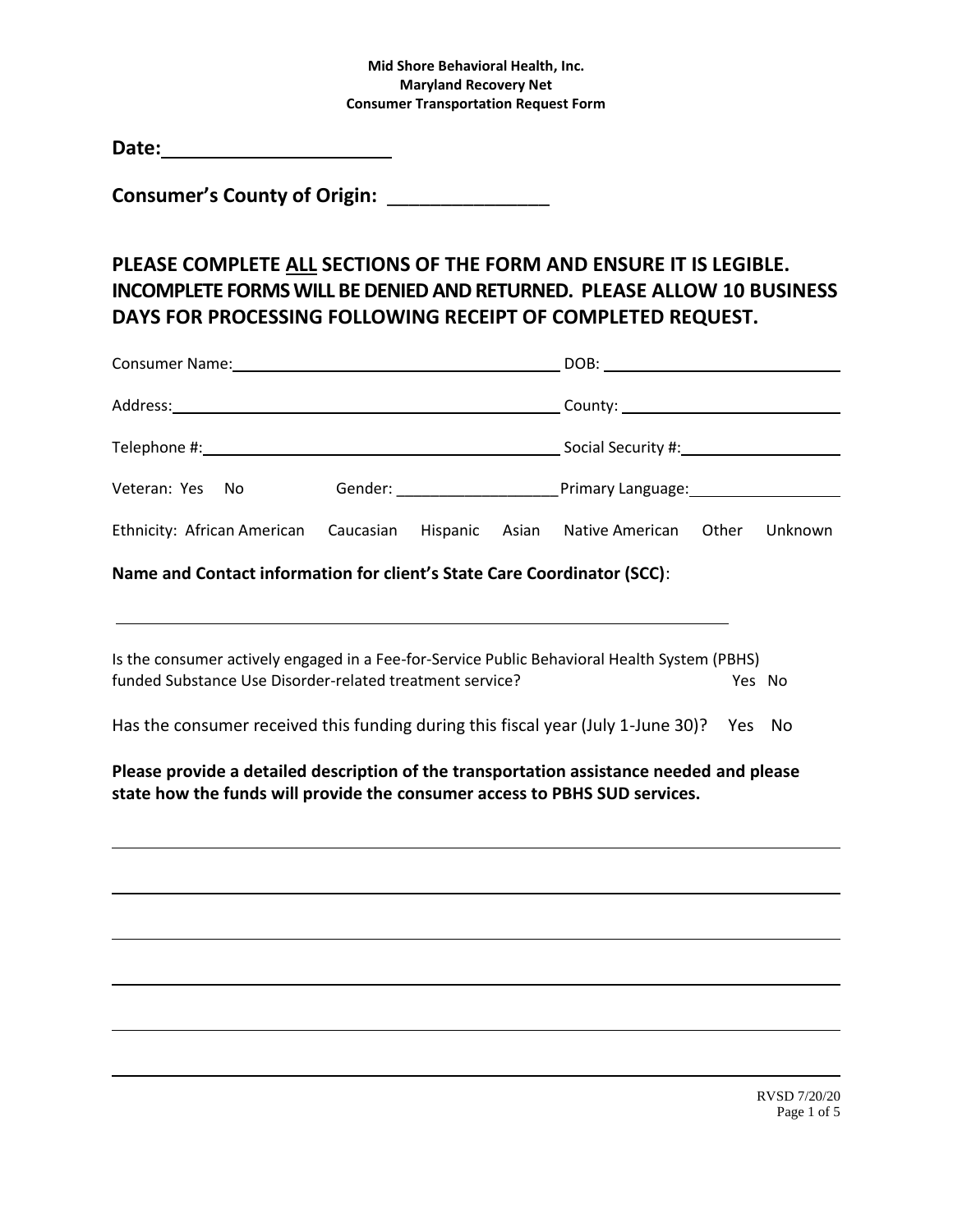| Pick-up Location: Network of Pick-up                                                                                                                                                |  |
|-------------------------------------------------------------------------------------------------------------------------------------------------------------------------------------|--|
|                                                                                                                                                                                     |  |
| <u> 1989 - Johann Barn, amerikansk politiker (d. 1989)</u>                                                                                                                          |  |
| Roundtrip? Yes No                                                                                                                                                                   |  |
| How will transportation be provided when these funds no longer exist?                                                                                                               |  |
|                                                                                                                                                                                     |  |
|                                                                                                                                                                                     |  |
|                                                                                                                                                                                     |  |
| Please list all agencies, such as DSS and other charitable organizations, that have been<br>contacted and note reason for refusal: Must have contacted a minimum of three agencies. |  |
|                                                                                                                                                                                     |  |
|                                                                                                                                                                                     |  |
|                                                                                                                                                                                     |  |
|                                                                                                                                                                                     |  |
|                                                                                                                                                                                     |  |
|                                                                                                                                                                                     |  |
|                                                                                                                                                                                     |  |
|                                                                                                                                                                                     |  |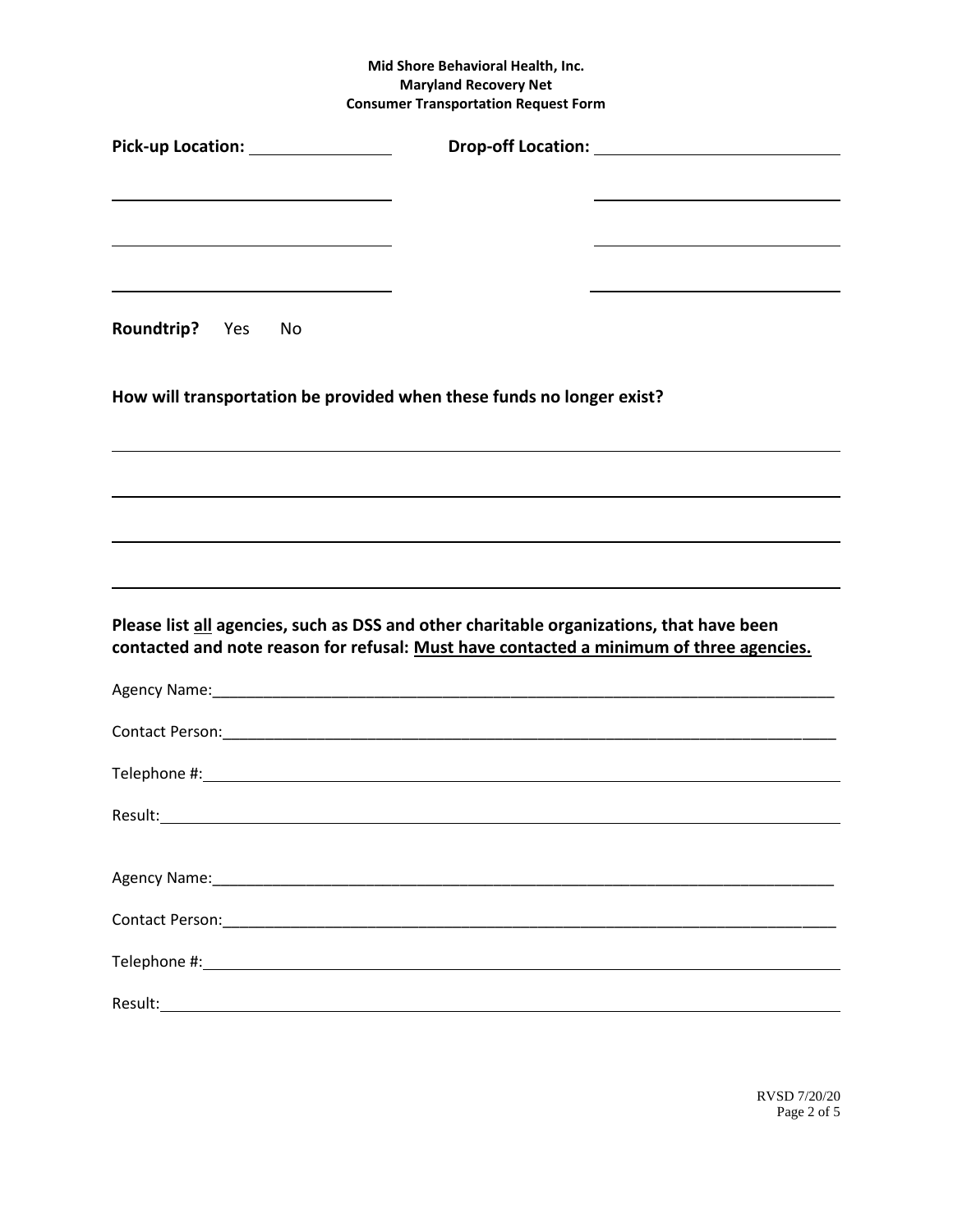| Agency Name: 1988 Committee Committee Committee Committee Committee Committee Committee Committee Committee Co                                                                                                                |
|-------------------------------------------------------------------------------------------------------------------------------------------------------------------------------------------------------------------------------|
|                                                                                                                                                                                                                               |
|                                                                                                                                                                                                                               |
| Result:<br>(If additional agencies contacted list the name, number contact person and result)                                                                                                                                 |
|                                                                                                                                                                                                                               |
|                                                                                                                                                                                                                               |
|                                                                                                                                                                                                                               |
| Check should be made payable to:                                                                                                                                                                                              |
| Name: Name: Name: Name: Name: Name: Name: Name: Name: Name: Name: Name: Name: Name: Name: Name: Name: Name: Name: Name: Name: Name: Name: Name: Name: Name: Name: Name: Name: Name: Name: Name: Name: Name: Name: Name: Name: |
|                                                                                                                                                                                                                               |
|                                                                                                                                                                                                                               |
|                                                                                                                                                                                                                               |
|                                                                                                                                                                                                                               |
|                                                                                                                                                                                                                               |
| (Per COVID-19 requirements and restrictions consumer agreed via telehealth)                                                                                                                                                   |
| Please check box $\square$                                                                                                                                                                                                    |
|                                                                                                                                                                                                                               |
|                                                                                                                                                                                                                               |
| <b>Consumer Name:</b><br><u> 1989 - Johann Barnett, fransk politiker (d. 1989)</u>                                                                                                                                            |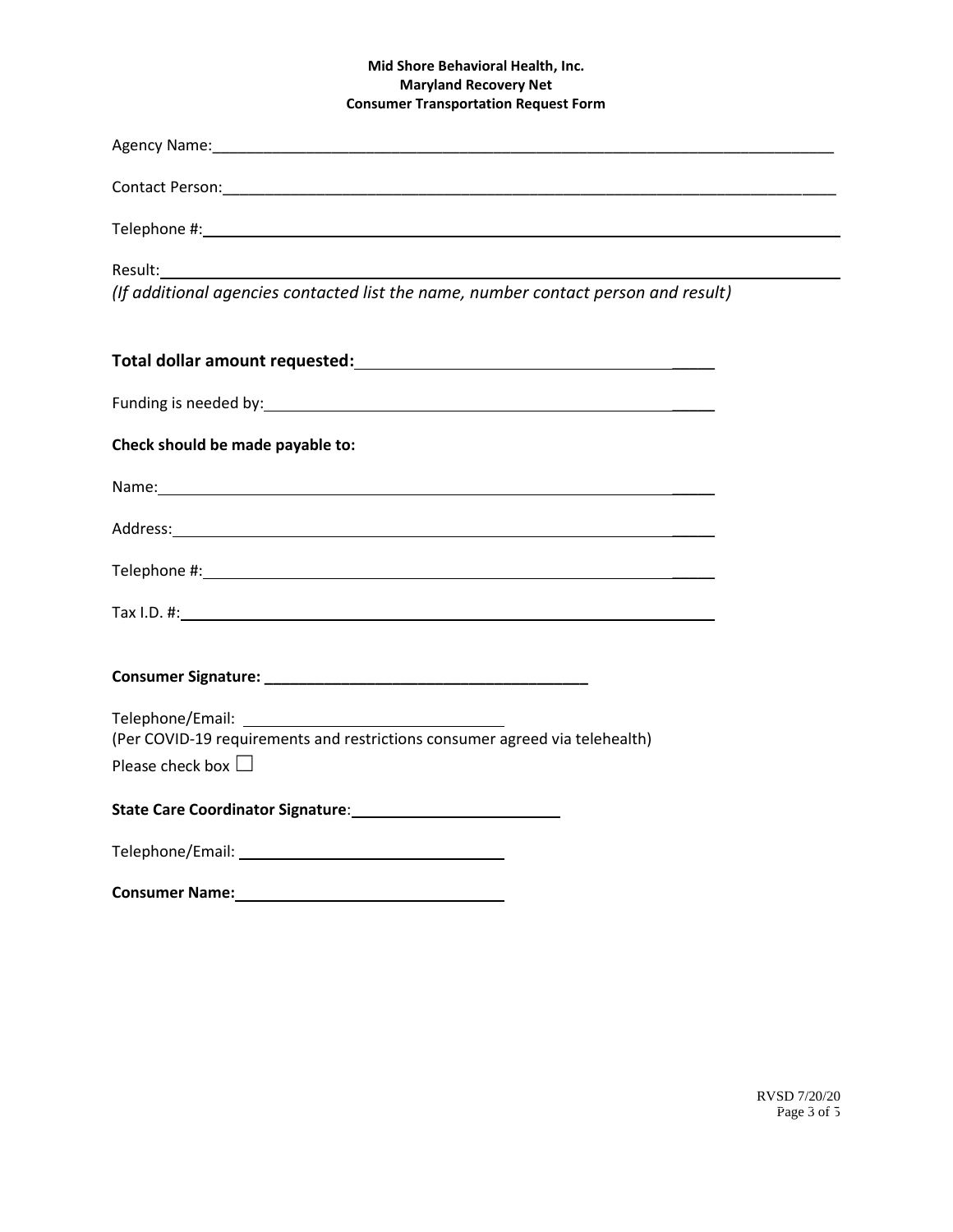| <b>CSA USE ONLY</b>                           |  |                                                                                                     |
|-----------------------------------------------|--|-----------------------------------------------------------------------------------------------------|
|                                               |  | Approved Amount: ____________Denied: _______________Withdrawn: ___________Date: ___________________ |
|                                               |  |                                                                                                     |
|                                               |  |                                                                                                     |
| <b>Signature of staff processing request:</b> |  |                                                                                                     |
|                                               |  | Executive Director, Behavioral Health Coordinator Manager or Board President Signature:             |
|                                               |  |                                                                                                     |
| <b>CSA Special Needs Request Notes:</b>       |  |                                                                                                     |
|                                               |  |                                                                                                     |
|                                               |  |                                                                                                     |
|                                               |  |                                                                                                     |
|                                               |  |                                                                                                     |
|                                               |  |                                                                                                     |
|                                               |  |                                                                                                     |
|                                               |  |                                                                                                     |
|                                               |  |                                                                                                     |
|                                               |  |                                                                                                     |
|                                               |  |                                                                                                     |
|                                               |  |                                                                                                     |
|                                               |  |                                                                                                     |